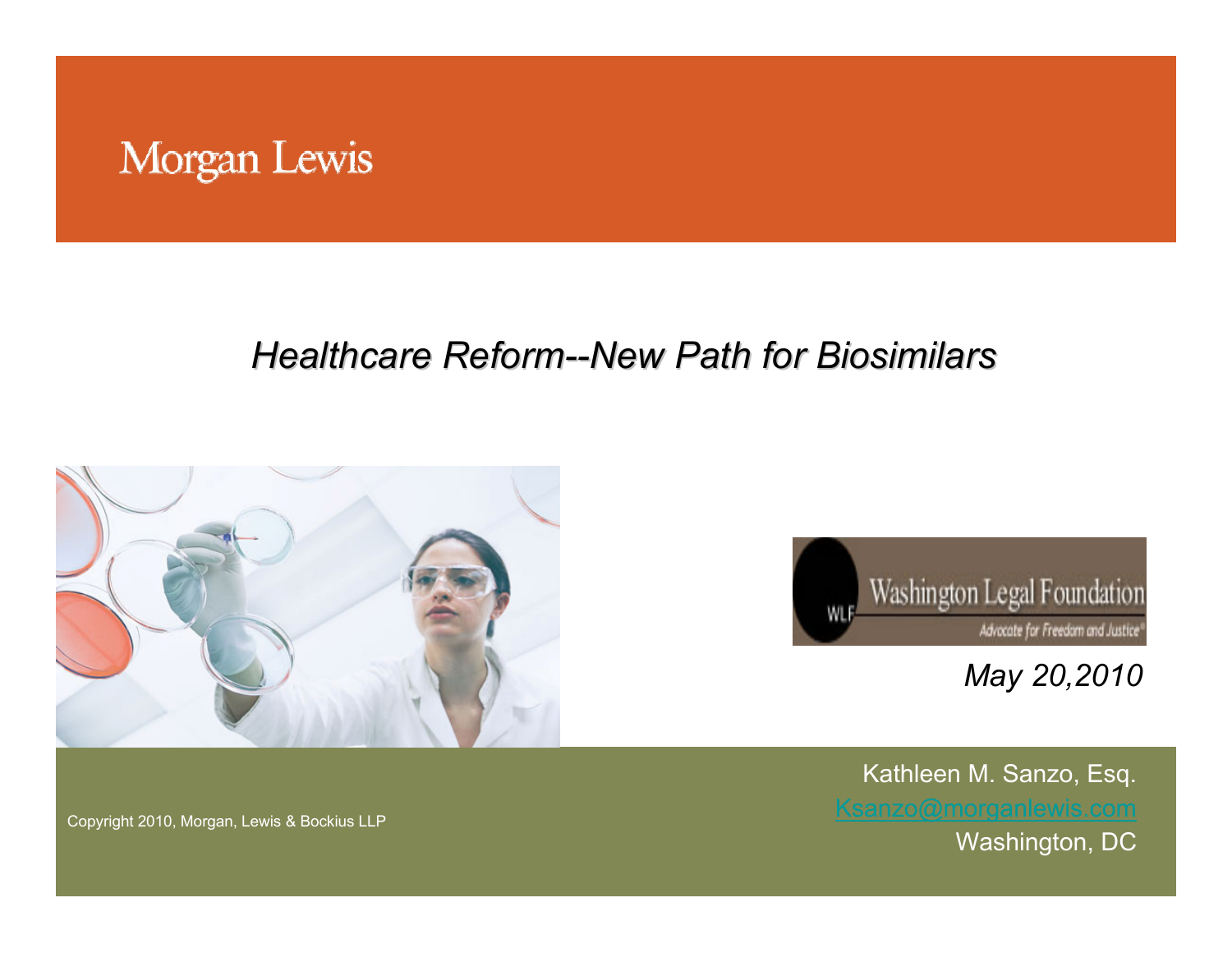## What the New Law Accomplishes

- The Affordable Care Act (ACA) provides for a biosimilar pathway that is not based on an ANDA model.
- ACA provides a definite term of exclusivity (12 years) for innovator products.
- ACA provides for "arbitration" of patent disputes.
- By deputizing the Office of New Drugs as the reviewing division for biosimilars, ACA establishes the scientific approach that FDA should use to approve biosimilars.
- ACA provides a transition pathway for biologic products previously regulated like drugs.
- ACA allows for imposition of user fees to review biosimilars.

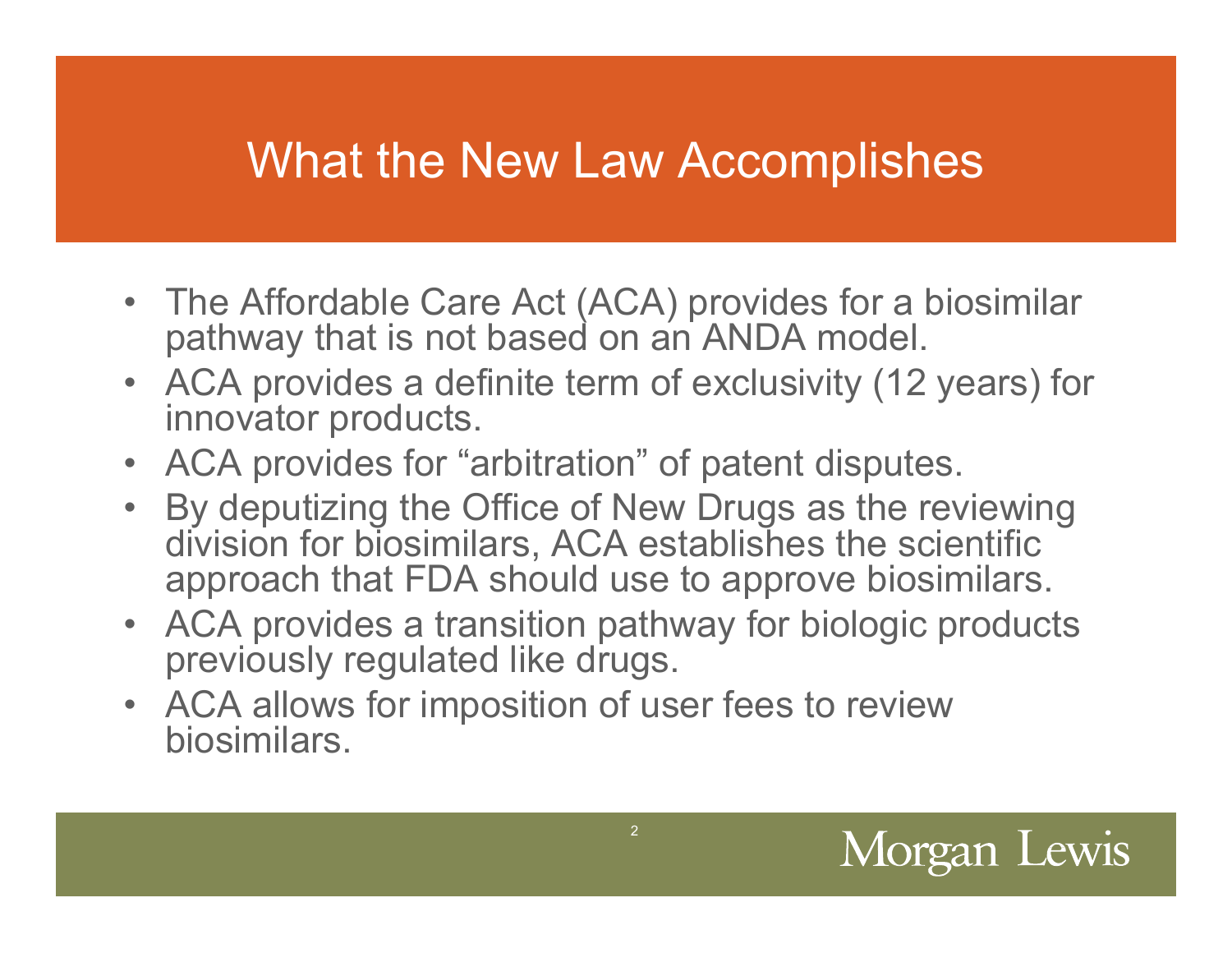#### What the New Law Accomplishes (cont'd)

- Provides FDA with almost complete discretion to approve biosimilars as the Agency sees fit:
	- Can require data or not;
	- Can draft guidelines or not; and
	- Can consider a biosimilar "interchangeable" or not.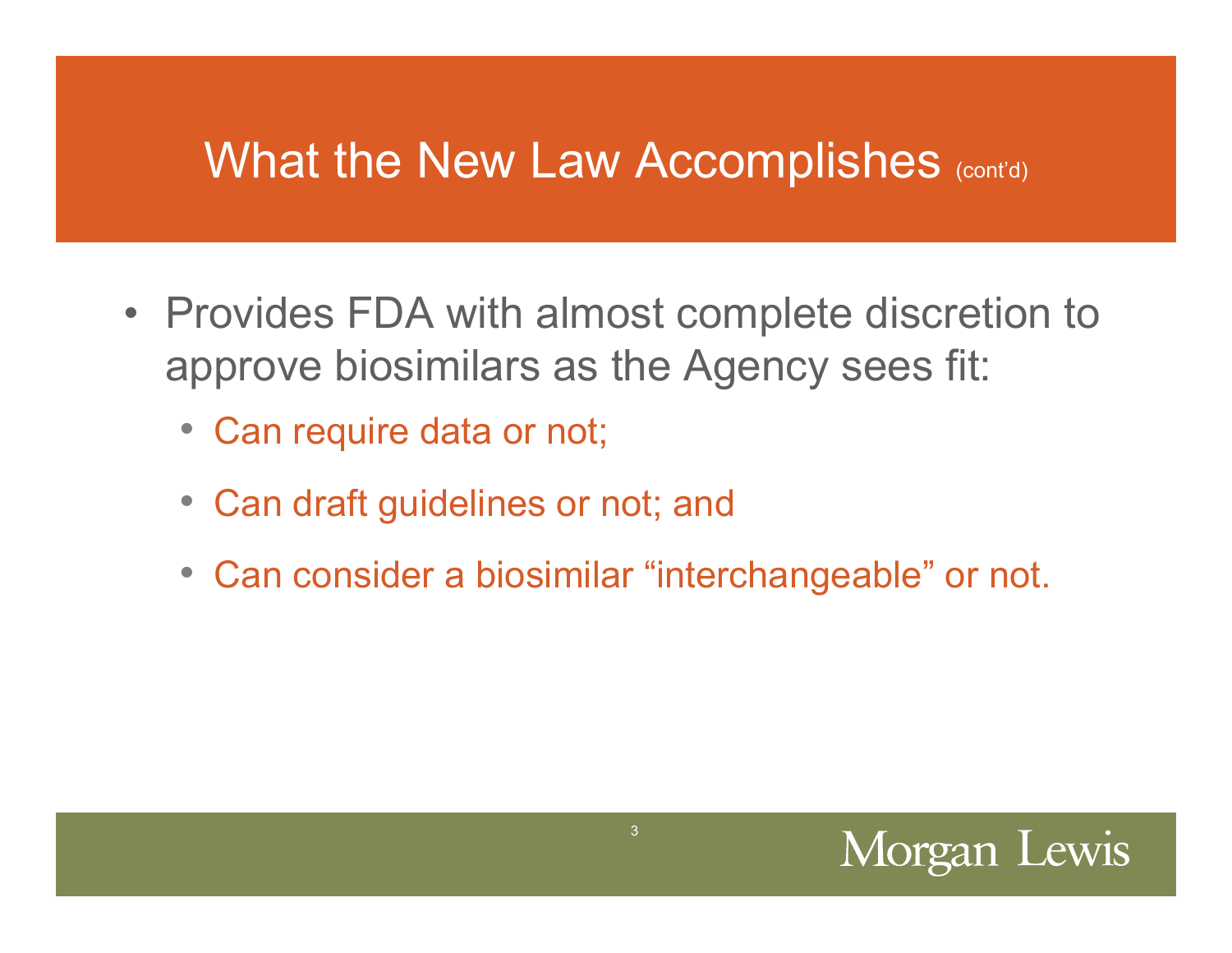## What the New Law Does Not Accomplish

- Define what is biosimilar, or how similar to the reference product a biosimilar must be, to be approved or considered interchangeable?
- Describe what scope of data is necessary, if any, to show biosimilarity?
- Define the scope of innovator modifications to a product that can provide a basis for additional exclusivity?
- Discuss how important the manufacturing process is to showing biosimilarity?
- Establish whether a biosimilar needs to provide data in connection with all approved uses of the RD?

4

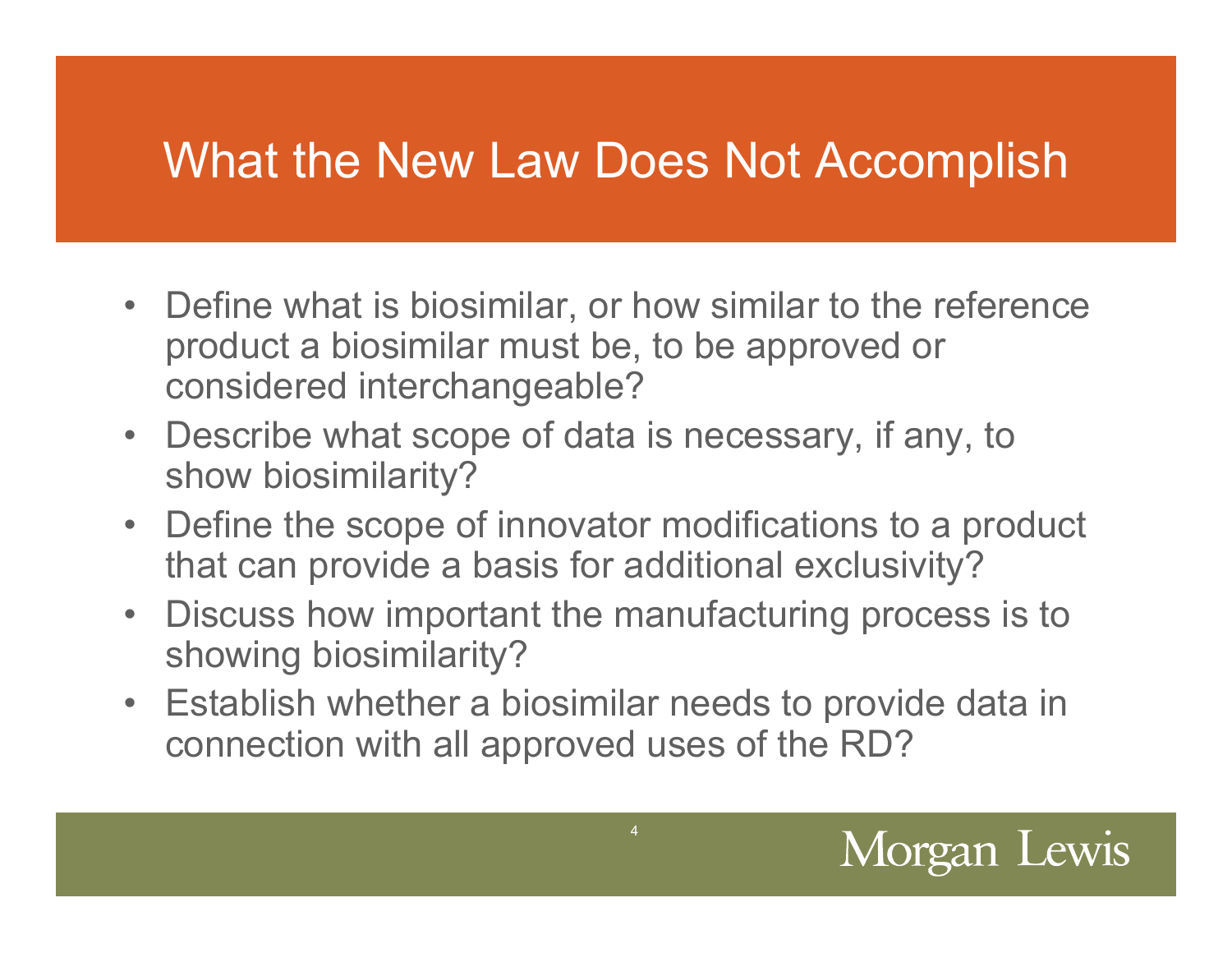- $\bullet$  ACA provides authority for FDA to approve biosimilars:
	- Analytical data showing product is highly similar to reference product, although can have minor differences in clinically inactive ingredients;
	- •Animal studies (including for assessment of toxicity); and
	- • Clinical study or studies to show safety, purity, and potency for at least one condition for which reference product is approved.
- $\bullet$ Same mechanism of action as RP, if known.
- $\bullet$ Use(s) of biosimilar previously approved for RP.
- $\bullet$  Route of administration, dosage form, and strength of biosimilar are same as RP.
- $\bullet$ Facility can produce safe, pure, and potent biosimilar.
- $\bullet$ FDA can waive any of the above requirements.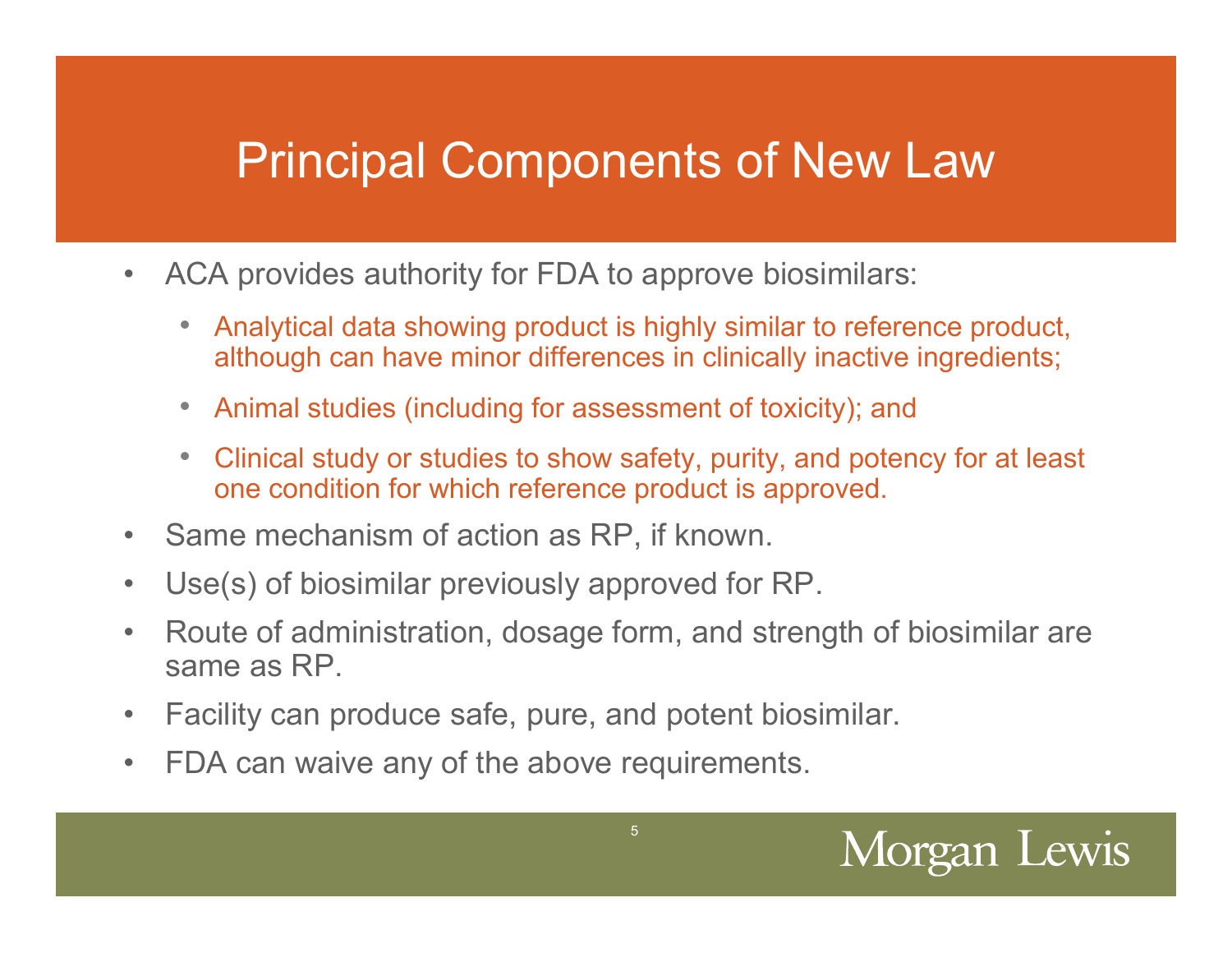- Biosimilar can be determined to be "interchangeable" if it is:
	- •biosimilar;
	- can be expected to produce the same clinical effect as RP; and
	- if a multi-dose product, does not present any greater safety or efficacy risk from switching between RP and biosimilar, than not switching between products.

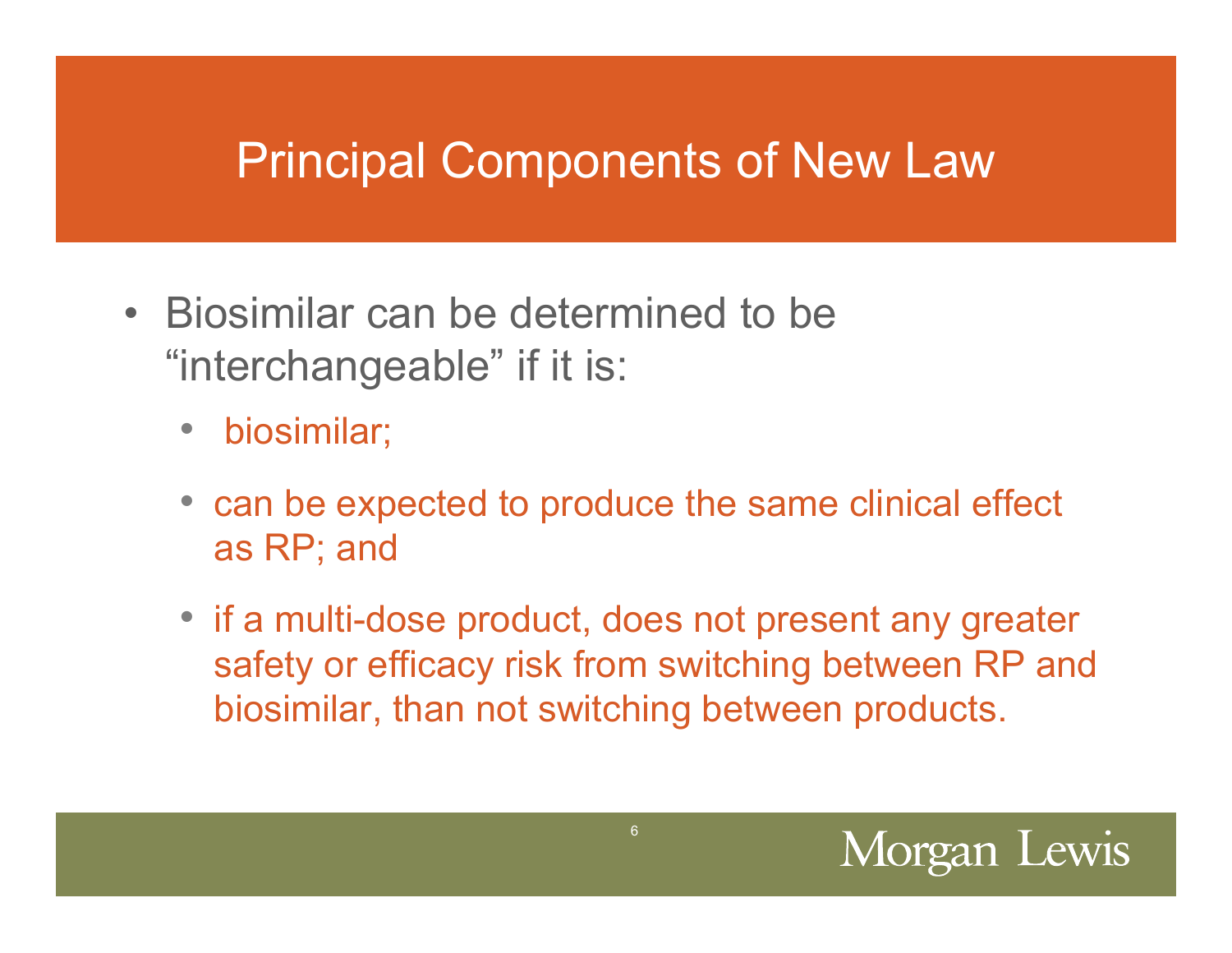- $\bullet$ FDA has REMS authority for biosimilars.
- $\bullet$ There will be user fees for biosimilar applications.
- $\bullet$  Office of New Drugs will review and approve biosimilar applications (351(k) applications).
- FDA has announced new Acting Associate Director, Dr. Leah Christl, and has announced that it will establish a Biosimilars Review Committee to advise reviewing divisions.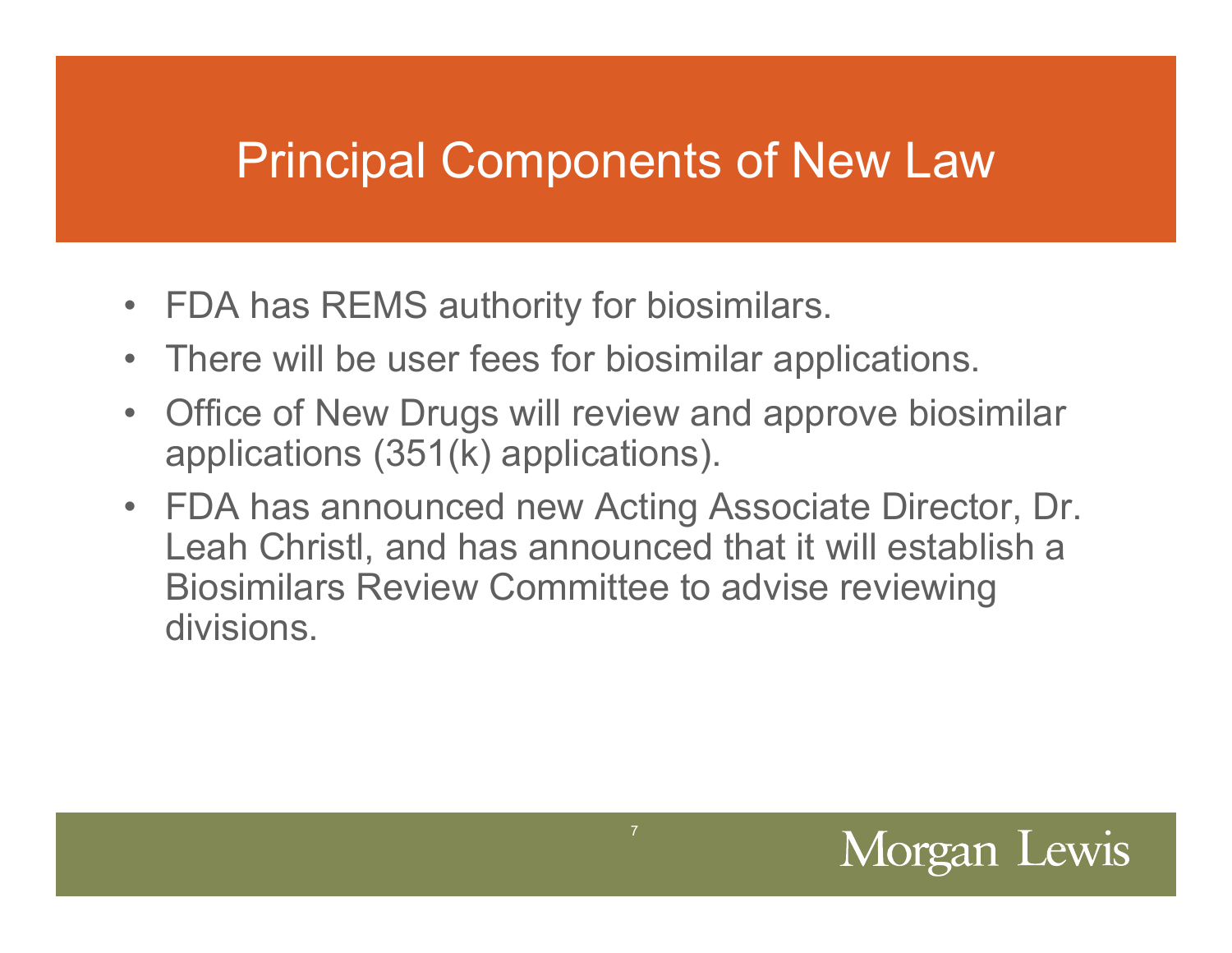- $\bullet$  Exclusivity:
	- RP receives 12 years of exclusivity from date of first approval;
	- No additional exclusivity for sBLAs or slightly modified products (but no discussion of what is a slight modification);
	- No biosimilar application accepted by FDA for at least 4 years from date of approval of RP; and
	- First biosimilar exclusivity begins at various dates, depending on whether there is patent litigation.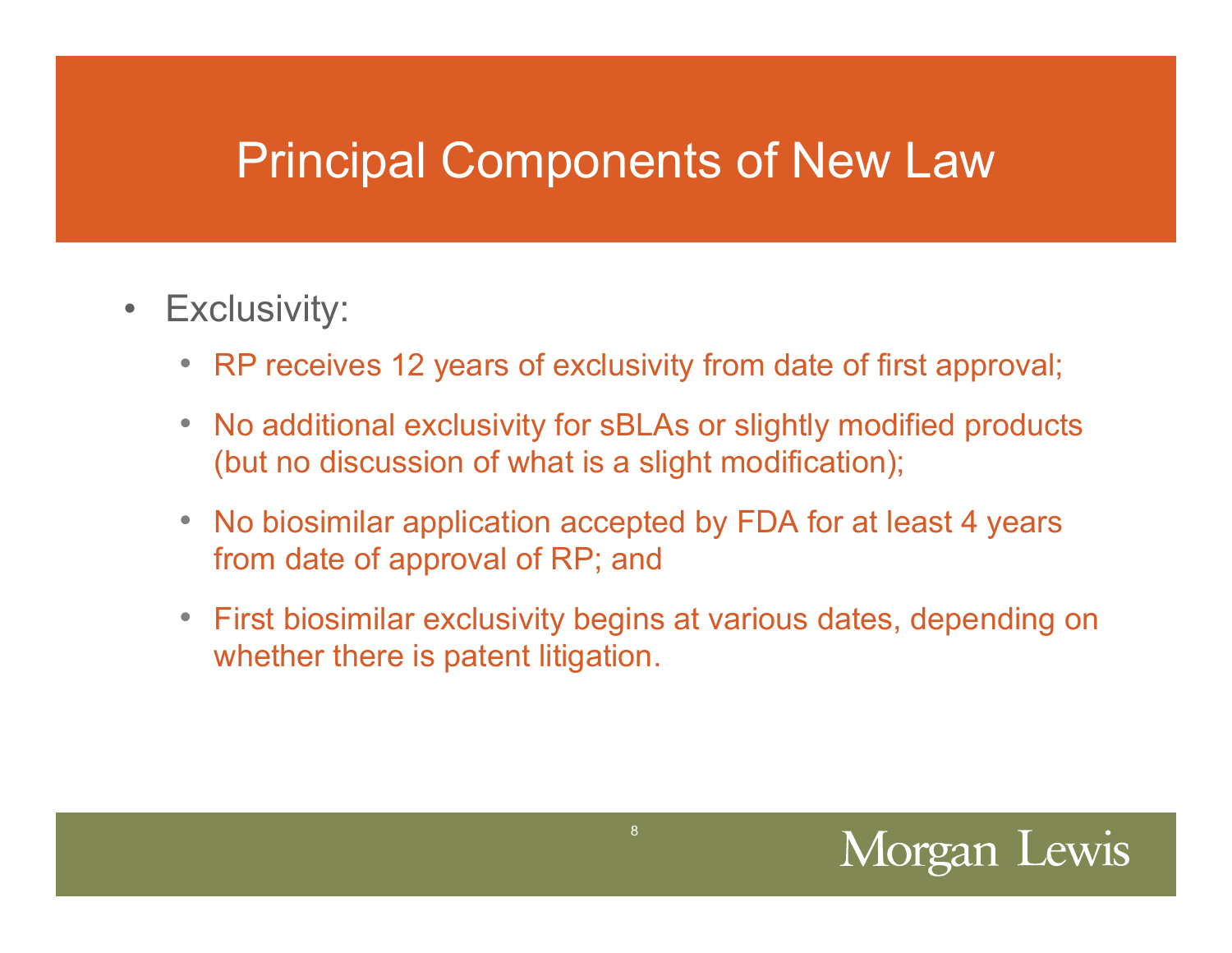- Highly complicated patent provisions essentially act to arbitrate the patent litigation process:
	- Defined time lines for exchange of dossier and patent information; and
	- Protection against "other" uses of exchanged information.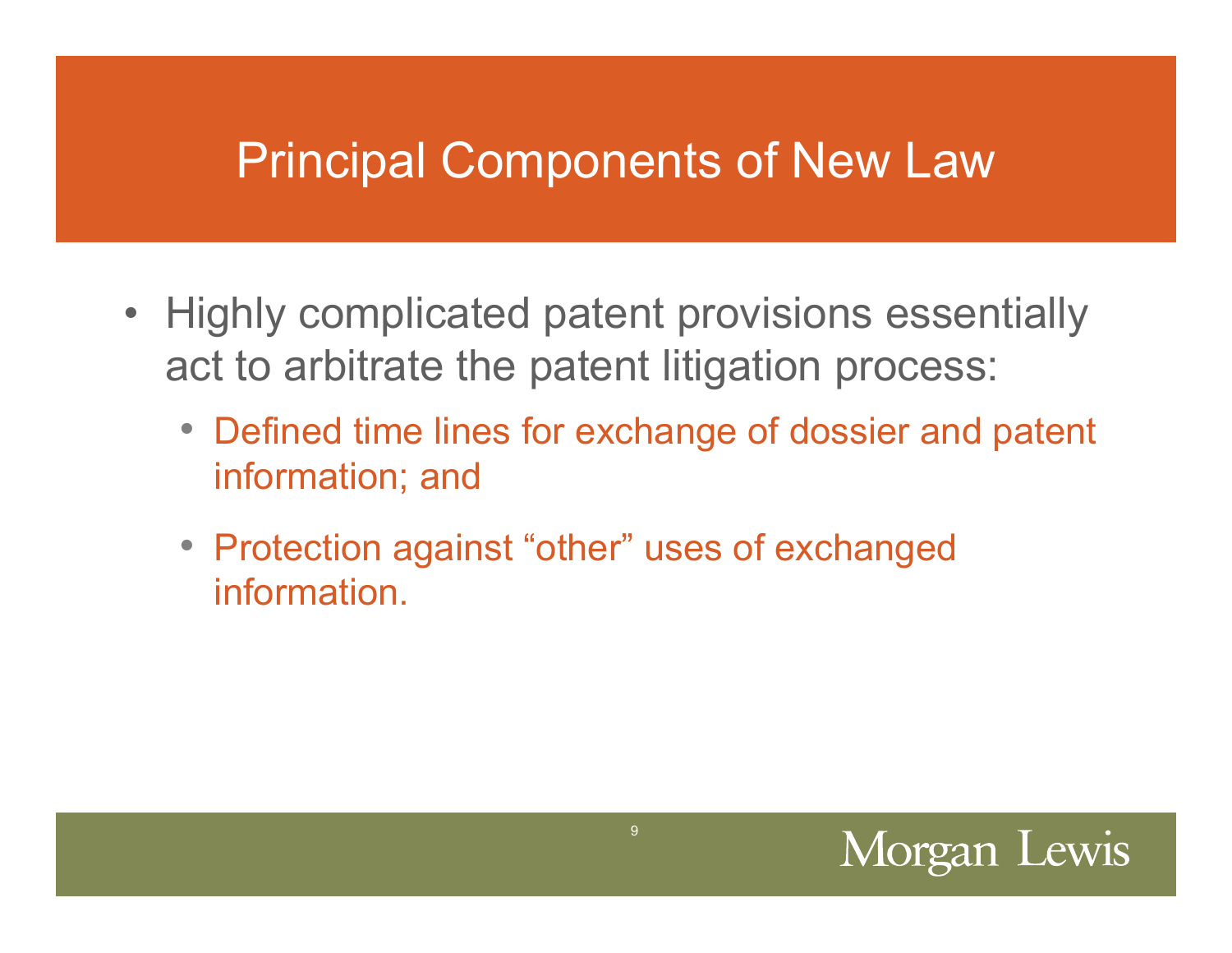- Transition Products (e.g., biologic-like products approved under NDAs):
	- Can continue to submit NDAs for these types of products for 10 years;
	- Unless there is a 351(k) approved product that could act as a reference product; and
	- Previously approved NDAs shall be deemed a BLA as of March 2020.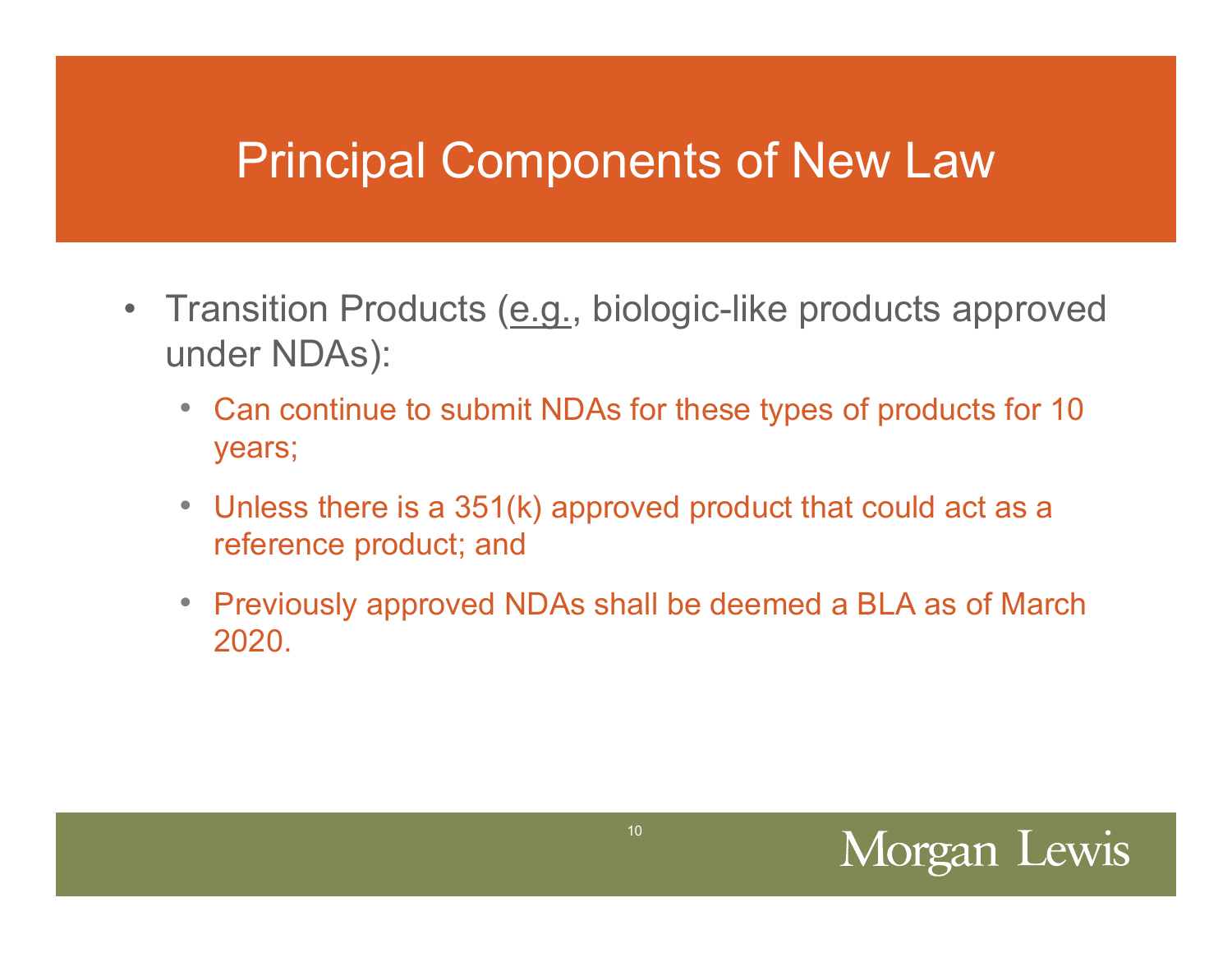# Questions

- $\bullet$  How will FDA define "highly similar?" Footnote 23 to Omnitrope Citizen Petition may provide some guidance.
- $\bullet$ What kind of data and studies will FDA/OND request?
- $\bullet$  Under what circumstances will FDA waive data requirements? Can they waive all requirements?
- $\bullet$  Will comparative clinical studies be required for all interchangeability determinations?
- $\bullet$ Can a biosimilar be better than the RP? If so, is it really biosimilar?
- Will a biosimilar be required to have data for all approved uses? If not, should they have to sign certifications that they will not sell for these uses or have a REMS program that reduces likelihood of offlabel use?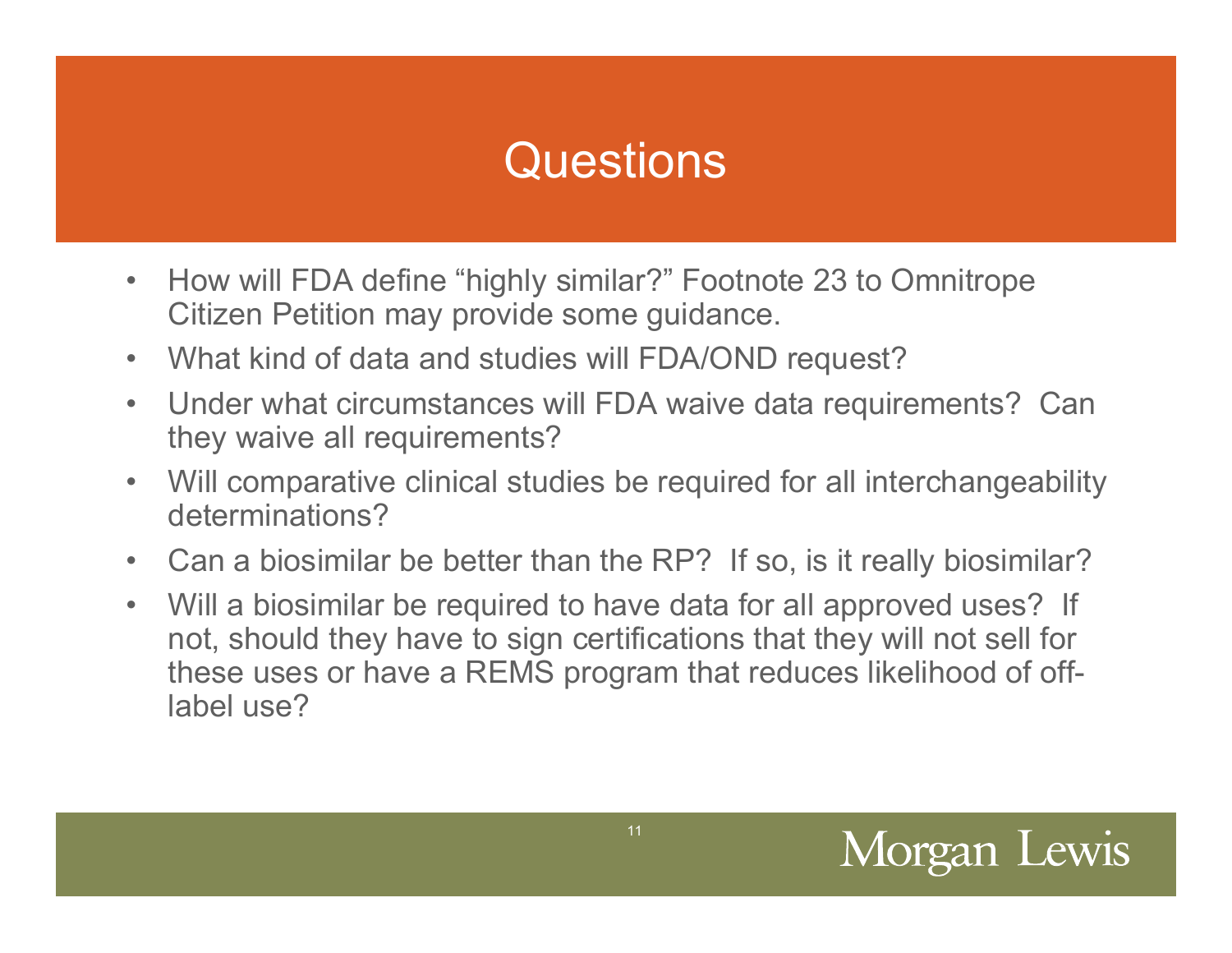### Questions (cont'd)

- $\bullet$  What will FDA do with pending biologic-like products such as low molecular weight heparins?
- $\bullet$  What will FDA do with naturally-occurring and rDNA products? Note a biosimilar can only have one RP.
- $\bullet$  When will the transition products like growth hormone and insulin begin to transition, i.e., be deemed BLAs?
- $\bullet$  Will FDA prohibit companies from filing 505(b)(2) applications for "generic" protein products?
- $\bullet$  How will FDA establish guidelines, and what will be the stakeholder process?
- • How will FDA process citizen petitions filed concerning standards for biosimilar products?
- $\bullet$  What kind of promotion will be allowed against approved biosimilars?